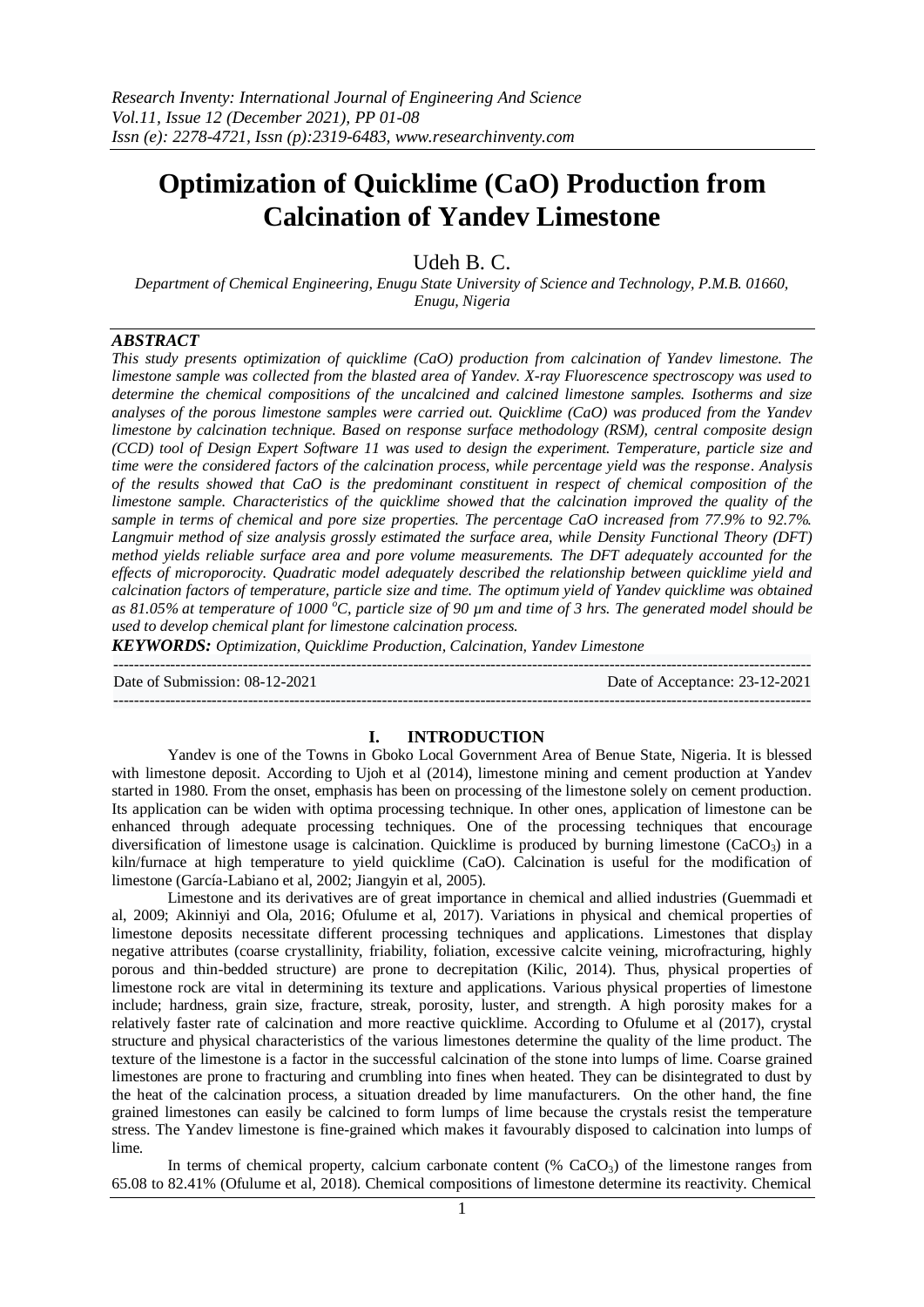reactivity of different limestones shows a large variation due to their differences in crystalline structure and the nature of impurities such as silica, iron, magnesium, manganese, sodium, and potassium (Kilic, 2014). Yang and Yongping (2015) reported that calcination reaction of limestone is always accompanied by sintering of the calcined product. At such, calcination process requires adequate and systematic measures that promote quicklime yield. Limestone application most times requires its calcination in shaft or rotary kilns, where carbonate is thermally decomposed to produce quicklime and  $CO<sub>2</sub>$ . Okonkwo and Adefila (2013) stated that there are several critical variables that influence calcination operations. The factors that affect the calcination are considered in the design and optimization of the calcination process. The calcination reaction is endothermic (Okonkwo and Adefila, 2013; Kilic, 2014).

# **II. MATERIALS AND METHOD**

# 2.1 Limestone Preparation and Classification

Limestone sample was collected from the blasted area of Yandev. Method used by Suleiman et al (2013) was adopted in the sample preparation and classification. The sample was washed to remove impurities associated with the limestone crystals. It was sun dried at ambient atmospheric condition for three days. 3000g of the sample was crushed, and ground into powdered form. Crushed sample was classified and re-classified with the aid of the automatic vibrating sieves arranged vertically such in descending order of magnitude and the system set in vibration for 10 minutes.

# 2.2 Determination of Chemical Composition

X-ray Fluorescence spectroscopy (Supreme 8000, Oxford instrument) was used to determine the chemical compositions of the uncalcined and calcined limestones. Method used by previous works (Ikhane et al, 2009; Nurfatirah et al, 2015) was adopted in this study. The sample was irradiated with high energy x-rays from the controlled x-ray tube. XRF peaks with varying intensities were created and were presented in the spectrum. 2.3 Size Analyses of the Sample

Size analyses of both calcined and uncalcined limestones were carried out. The isotherms and size analyses of the porous uncalcined and calcined limestones were carried out in accordance with standard method (Occelli et al, 2003; Commandre, 2007; Landers et al, 2013; Francisco et al, 2018). Sample size area was grossly estimated by Langmuir method, while density functional theory (DFT) was used to obtain different pore structural morphologies of the samples. DFT accounted for the effects of microporosity and predicted the pore sizes. 2.4 Calcination of the Sample

Quicklime (CaO) was produced from the Yandev limestone by calcination technique. Based on response surface methodology (RSM), central composite design (CCD) tool of Design Expert Software 11 was used to design the experiment. Temperature, particle size and time were the considered factors of the calcination process, while percentage yield was considered as the response. 10g of the limestone sample was weighed into pre-weighed empty crucibles plates. The pre-weighed crucible plate with the limestone was set into laboratory furnace and heated at various temperatures. The sample was removed at various times. It was then allowed to cool for 15 minutes. The weight of the quicklime produced was measured. The experiment was carried out at various particle sizes.

# **III. RESULTS AND DISCUSSIONS**

3.1 Chemical Compositions of the Limestone

The chemical composition of the limestone sample as obtained by the XRF analysis is presented in Table 1. The analytes of Yandev limestone include CaO (77.9%), SiO<sub>2</sub> (13.9%), Al<sub>2</sub>SO<sub>3</sub> (3.1%), Fe<sub>2</sub>O<sub>3</sub> (2.5%), and traces of  $SO_3$ , TiO<sub>2</sub>, Mn<sub>2</sub>O<sub>3</sub>, MgO, K<sub>2</sub>O, ZnO, Cl, P<sub>2</sub>O<sub>5</sub>, Cr<sub>2</sub>O<sub>3</sub> and SrO. The concentration by weight of CaO present in Yandev limestone is 77.9%. High presence of CaO, with low contents of Al<sub>2</sub>SO<sub>3</sub>, Fe<sub>2</sub>O<sub>3</sub> and  $SiO<sub>2</sub>$ , showed that the samples can be used for agricultural purpose. It has been reported that chemical composition of limestone can affect its usage (Bolarinwa and Idakwo, 2013; Kilic, 2014; Ofulume et al, 2018). Table 1: Chemical Compositions of the Yandev Limestone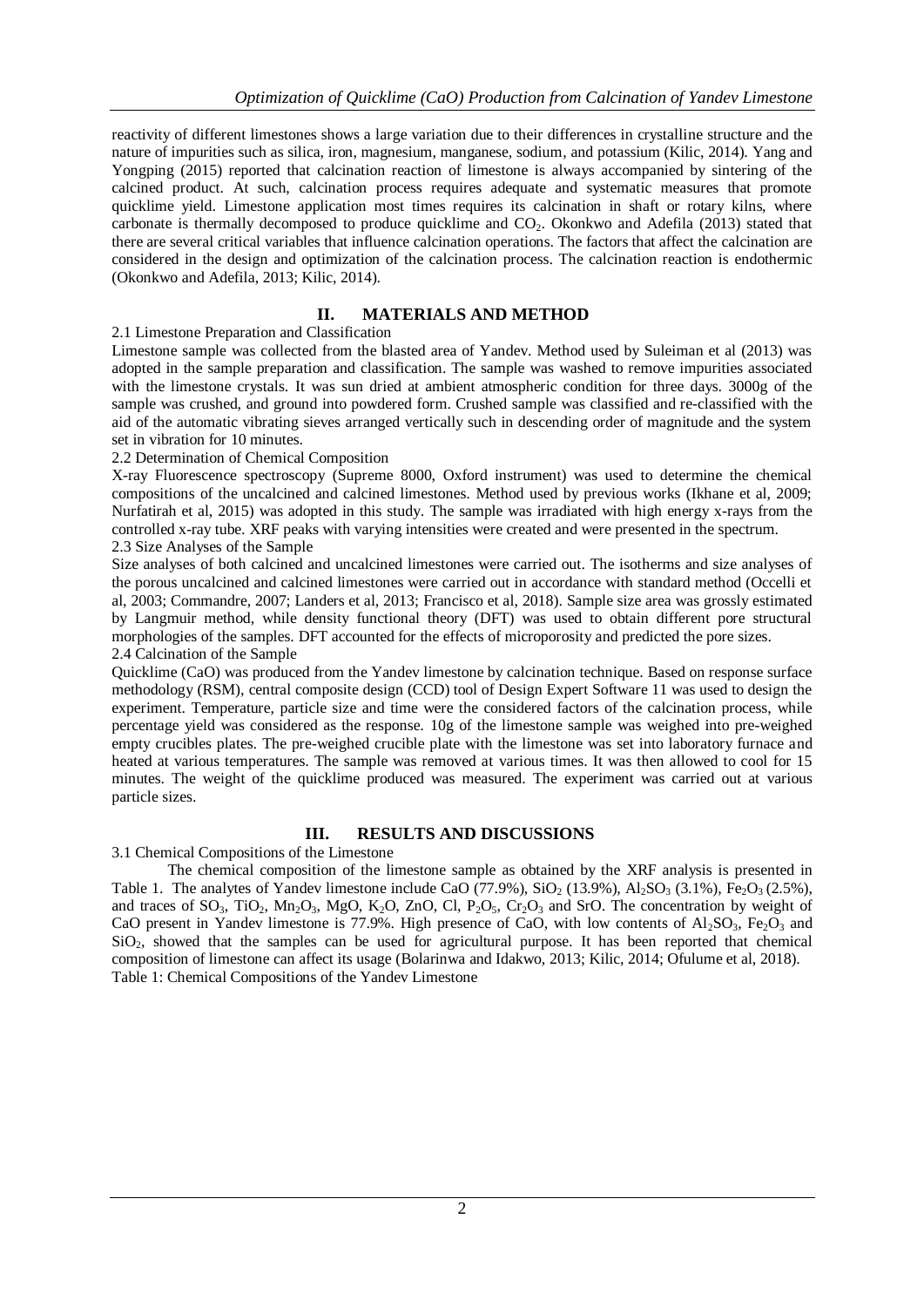| Optimization of Quicklime (CaO) Production from Calcination of Yandev Limestone |  |  |  |  |
|---------------------------------------------------------------------------------|--|--|--|--|
|---------------------------------------------------------------------------------|--|--|--|--|

| Element          | Concentration |
|------------------|---------------|
| Na <sub>20</sub> | 0.000 Wt %    |
| MgO              | 0.548 Wt %    |
| Al2O3            | 3.050 Wt %    |
| SiO <sub>2</sub> | 13.864 Wt %   |
| P205             | 0.295 Wt %    |
| SO <sub>3</sub>  | 0.764 Wt %    |
| CI               | 0.181 Wt %    |
| K20              | 0.283 Wt %    |
| CaO              | 77.917 Wt %   |
| TiO <sub>2</sub> | 0.264 Wt %    |
| Cr2O3            | 0.005 Wt %    |
| Mn2O3            | 0.156 Wt %    |
| Fe2O3            | 2.527 Wt %    |
| ZnO              | 0.010 Wt %    |
| <b>SrO</b>       | 0.136 Wt %    |

#### 3.2 Size Analysis of the Limestone

Size analysis (in terms of surface area, pore volume and pore size data) of the Yandev limestone sample is presented in Table 2. Surface area, pore volume and pore size of each of the samples were revealed. Langmuir methods grossly appraised the surface area, while DFT method produces reliable surface area and pore volume measurements. This observation is in agreement with the finding of previous work (Occelli et al, 2003). The density functional theory (DFT) helps to distinguish between different pore structure morphologies, to account for the effects of microporocity, and to predict the pore sizes (Landers et al, 2013). It is applied for the determination of pore size distribution from adsorption isotherms. DFT cumulative surface area of Yandev limestone is 1.090 x  $10^2 m^2/g$ . The parameter from the DFT method is important because of its rigorous theoretical fundamentals. It entails the entire region of micro- and mesopores and offers an opportunity of customization to different materials and pore morphologies (Landers et al, 2013). DFT presents the surface roughness as additional structural parameter characterizing the pore wall heterogeneity.

| Table 2: Size Analysis of Yandev Limestone |  |
|--------------------------------------------|--|
|--------------------------------------------|--|

| Analysis                          | Surface Area Data                      |
|-----------------------------------|----------------------------------------|
| Langmuir surface area             | $2.288 \times 10^3 m^2$ /g             |
| DFT cumulative surface area       | $1.090 \times 10^{2} m^{2}_{\text{g}}$ |
|                                   | Pore Volume Data                       |
| DFT method cumulative pore volume | 1.314 $\times 10^{-1}$ cC/g            |
|                                   | Pore Size Data                         |
| DFT pore Diameter (Mode)          | $2.647$ nm                             |

#### 3.3 RSM Result of the Calcination Process

The RSM result of the calcination of Yandev limestone is presented in Table 3. It showed effects of the interactions among the factors of temperature, particle size and time on the percentage yield of the quicklime (CaO). Low yields were recorded at extreme temperature, particle size and time. This is an indication that at extreme calcination variables, the quality of the CaO is low. The pattern of the data revealed that the peak of the quicklime yield is around the mid-points of the calcination variables (temperature of  $1000<sup>o</sup>C$ , particle size of 90 µm and time of 3 hrs). The quicklime yield decreased with increase in temperature, particle size and time till it got to the peak. This observation is in agreement with previous findings (Rashidi et al, 2012; Suleiman et al, 2013).

| Std | Run | Factor 1               | Factor 2                   | Factor 3     | Response 1   |
|-----|-----|------------------------|----------------------------|--------------|--------------|
|     |     | A: Temperature $(^0C)$ | B: Particle Size $(\mu m)$ | C: Time (hr) | Yield $(\%)$ |
|     |     | 1100                   | 100                        |              | 64.7         |
|     |     | 900                    | 100                        |              | 68.1         |
|     |     | 900                    | 80                         |              | 83.1         |
|     |     | 1000                   | 80                         |              | 82.2         |
| 18  |     | 1000                   | 90                         |              | 81.3         |
| 12  |     | 1000                   | 100                        |              | 66.5         |

Table 3: RSM Result of calcination of Yandev Limestone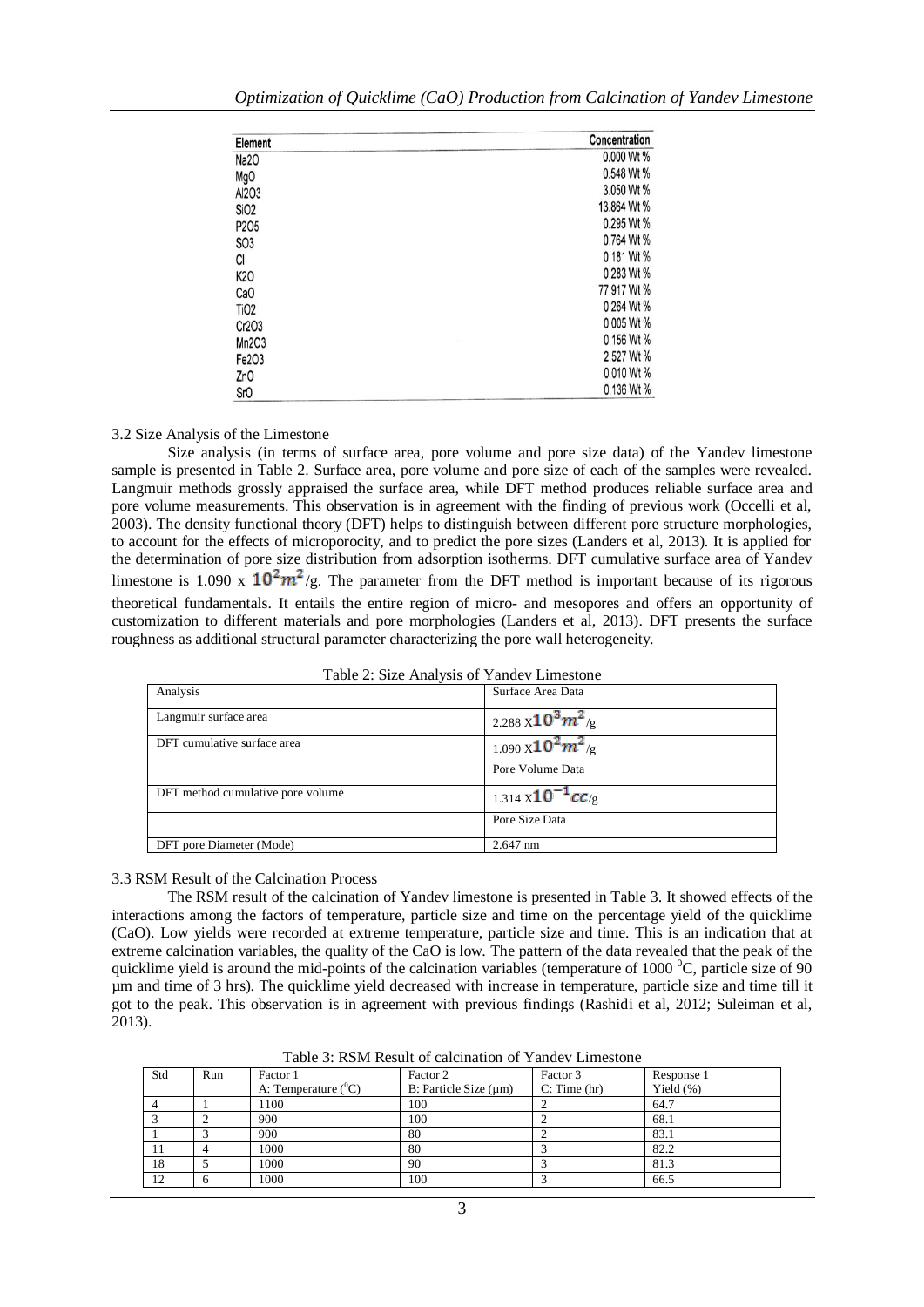| 14            | 7  | 1000 | 90  | $\overline{4}$ | 78.3 |
|---------------|----|------|-----|----------------|------|
| 16            | 8  | 1000 | 90  | 3              | 81.3 |
| 10            | 9  | 1100 | 90  | 3              | 73.2 |
| 19            | 10 | 1000 | 90  | 3              | 81.3 |
| 2             | 11 | 1100 | 80  | 2              | 75.1 |
| 13            | 12 | 1000 | 90  | 2              | 81.5 |
| 17            | 13 | 1000 | 90  | 3              | 81.3 |
| 5             | 14 | 900  | 80  | 4              | 83.2 |
| 6             | 15 | 1100 | 80  | 4              | 74.2 |
| 8             | 16 | 1100 | 100 | 4              | 58.3 |
| 9             | 17 | 900  | 90  | 3              | 81.5 |
| 20            | 18 | 1000 | 90  | 3              | 81.3 |
| $\mathcal{I}$ | 19 | 900  | 100 | 4              | 59.2 |
| 15            | 20 | 1000 | 90  | 3              | 81.3 |

#### 3.4 Analysis of Variance

In Table 4, the model F-value of 204.62 implies that the model is significant. There is only a 0.01% chance that an F-value this large could occur due to noise. P-values less than 0.0500 indicate that model terms are significant. In this case A, B, C, AB, BC, A<sup>2</sup>, B<sup>2</sup> are significant model terms. The predicted  $\mathbb{R}^2$  of 0.9429 is in reasonable agreement with the adjusted  $\mathbb{R}^2$  of 0.9897; the difference is less than 0.2. Adequate precision measures the signal to noise ratio. A ratio greater than 4 is desirable (Onukwuli and Omotioma, 2016). The ratio of 44.499 indicates an adequate signal. Thus, the model of the Yandev quicklime yield can be used to navigate the design space. The revealed significant terms indicate that factors of temperature and particle size were responsible for the quadratic nature of the relationship between the yield and the considered factors of the calcination process.

Table 4: ANOVA of the Yandev Quicklime Yield

| Source                 | Sum of Squares | Df | Mean Square              | F-value | P-value  |             |
|------------------------|----------------|----|--------------------------|---------|----------|-------------|
| Model                  | 1255.49        | 9  | 139.50                   | 204.62  | < 0.0001 | Significant |
| A-Temperature          | 87.62          |    | 87.62                    | 128.52  | < 0.0001 |             |
| <b>B-Particle Size</b> | 656.10         |    | 656.10                   | 962.40  | < 0.0001 |             |
| C-Time                 | 37.25          |    | 37.25                    | 54.64   | < 0.0001 |             |
| AB                     | 20.16          | 1  | 20.16                    | 29.57   | 0.0003   |             |
| AC                     | 0.2813         |    | 0.2813                   | 0.4126  | 0.5351   |             |
| ВC                     | 26.28          | 1  | 26.28                    | 38.55   | 0.0001   |             |
| $A^2$                  | 30.28          |    | 30.28                    | 44.41   | < 0.0001 |             |
| B <sup>2</sup>         | 109.78         |    | 109.78                   | 161.03  | < 0.0001 |             |
| $\mathrm{C}^2$         | 1.62           |    | 1.62                     | 2.38    | 0.1539   |             |
| Residual               | 6.82           | 10 | 0.6817                   |         |          |             |
| Lack of Fit            | 6.82           | 5  | 1.36                     |         |          |             |
| Pure Error             | 0.0000         | 5  | 0.0000                   |         |          |             |
| Cor Total              | 1262.31        | 19 |                          |         |          |             |
| Std. Dev.              | 0.8257         |    | R <sup>2</sup>           |         |          | 0.9946      |
| Mean                   | 75.84          |    | Adjusted R <sup>2</sup>  |         |          | 0.9897      |
| C.V. %                 | 1.09           |    | Predicted R <sup>2</sup> |         | 0.9429   |             |
|                        |                |    | Adeq Precision           |         |          | 44.4986     |

3.5 Mathematical Model of the Yandev Quicklime Yield

The mathematical model of the quicklime yield in terms of the significant terms is shown in Equation 1. The equation in terms of coded factors can be used to make predictions about the response for given levels of each factor (Omotioma and Onukwuli, 2017). The coded equation is useful for identifying the relative impact of the factors by comparing the factor coefficients. As revealed by the analysis of variance, the model adequately described the relationship between the quicklime yield and the factors of temperature, particle size and time. Thus, the yield is a function of temperature, particle size and time. The positive signs in the model signified synergistic effect, while the negative signs signified antagonistic effect. The model's highest power of at least one of the variables is two, which revealed it as a quadratic equation.

Yield =  $+ 81.05 - 2.96A - 8.10B - 1.93C + 1.59AB - 1.81BC - 3.32A^2 - 6.32B^2$ (1)

# 3.6 Graphical representations of the Results

Graphical representations of the quicklime yields are presented in Figures  $(1) - (4)$ . Plot of predicted versus actual yield was used to test the performance of each of the models. The predicted versus actual plot gave linear graph. The graphs (3-D surface plots) showed the relationship between the factors and response of the designed experiment. The 3-D plots revealed the optimum yield with the corresponding optimal factors of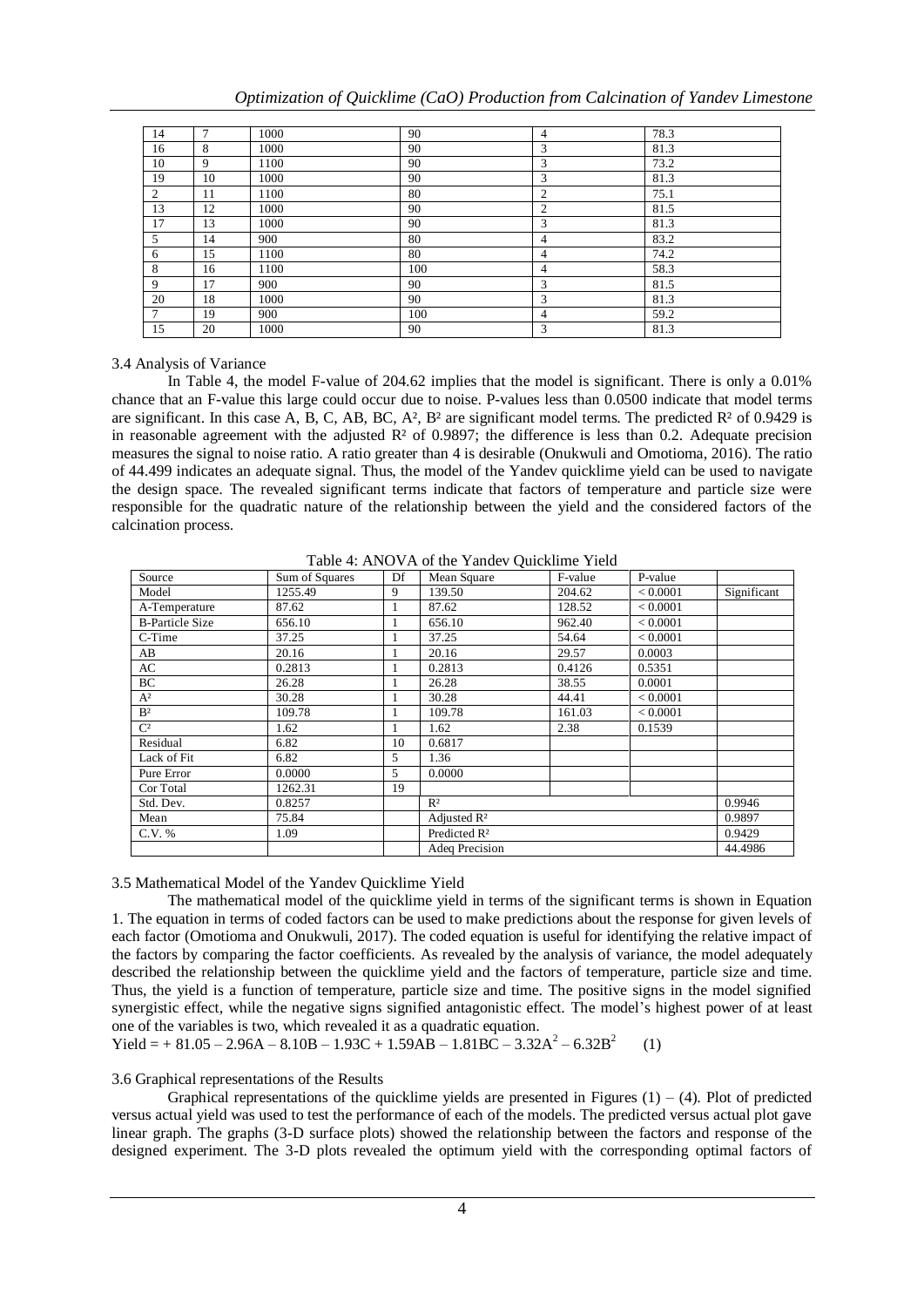temperature, particle size and time. The optimum yield of Yandev quicklime is 81.05% at temperature of 1000  $\rm{^{\circ}C}$ , particle size of 90 µm and time of 3 hrs.



Figure 1: Predicted versus Actual Yield of Yandev Quicklime



Figure 2: Effects of Temperature and Particle Size on Yandev Quicklime Yield



Figure 3: Effects of Temperature and Time on Yandev Quicklime Yield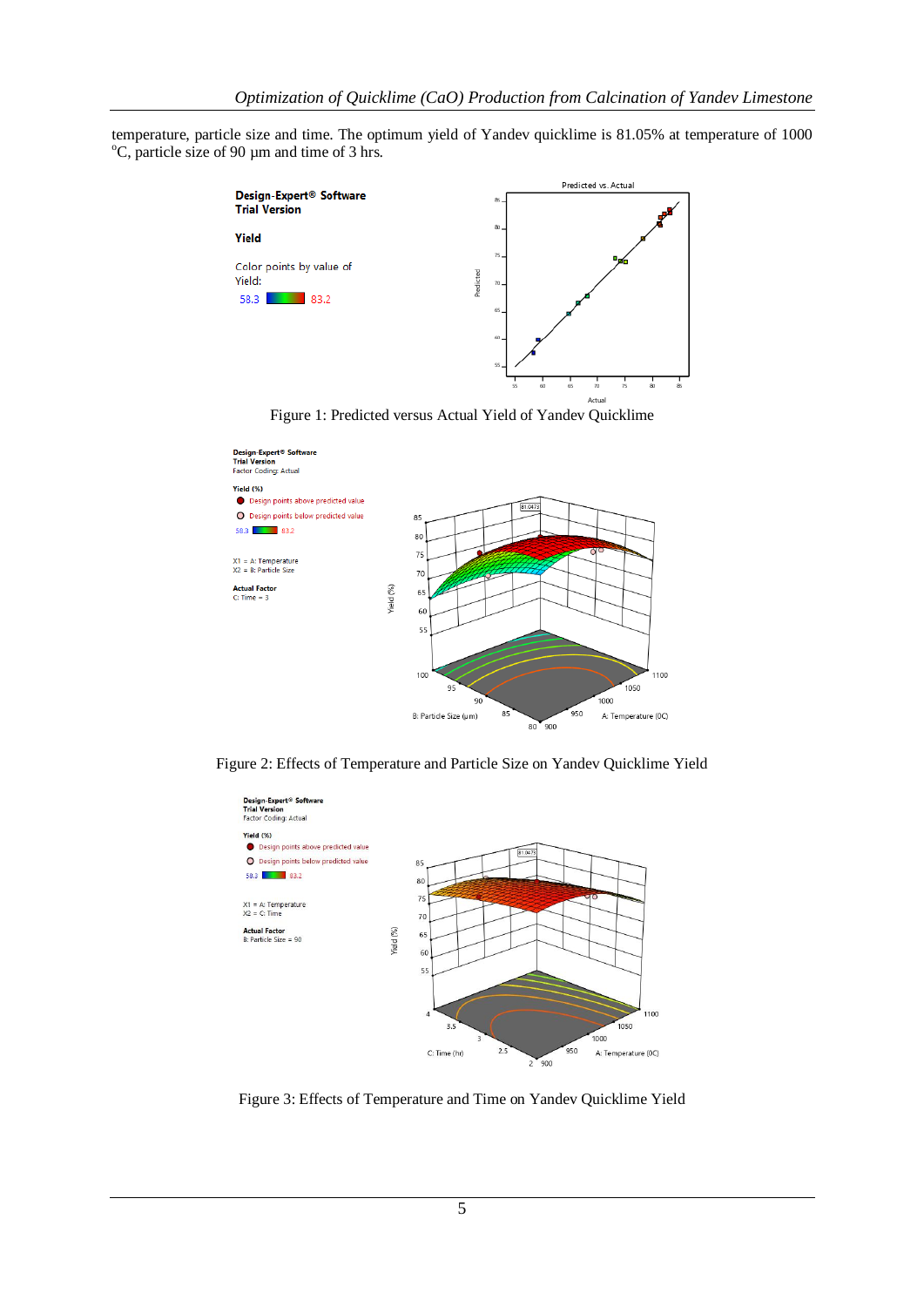

Figure 4: Effects of Particle Size and Time on Yandev Quicklime Yield

#### 3.7 Validation of the Results of the Calcination Process

Data for the validation of the results are presented in Table 5. The experimental result was validated by the determination of percentage deviation of experimental yield from the predicted yield. The percentage deviation is less than 5%, indication that RSM is adequate for the optimization of the calcination process.

|                           |          |             |        | Table 5: Validation of the Results of the Calcination Process |                            |             |
|---------------------------|----------|-------------|--------|---------------------------------------------------------------|----------------------------|-------------|
| Temperature $(^{\circ}C)$ | Particle | <b>Size</b> | Time   | Experimental                                                  | Predicted Yield Percentage |             |
|                           | (num)    |             | (min.) | Yield $(\%)$                                                  | (%)                        | Deviation ( |

Yandev 1000 90 3 83.05 81.05 2.41

|  |  | Table 5: Validation of the Results of the Calcination Process |
|--|--|---------------------------------------------------------------|
|--|--|---------------------------------------------------------------|

Deviation (%)

3.8 Chemical Compositions of the Quicklime

Limestone Sample

The analyte concentration of Yandev qucklime is shown in Table 6. The concentrations by weight of CaO present in Yandev quicklime is 92.71%. The weight percent of CaO is more than 90%. The chemical compositions of quicklime determine its reactivity (Ofulume et al, 2018). Comparative analysis of the calcined and uncalcined samples showed great variations in the chemical compositions. The percentage CaO increased from 77.9% to 92.7%. The nature of variation of the chemical compositions of calciend and uncalcined samples is an affirmation that calcination improves the quality of the limestone (Okonkwo and Adefila, 2013; Penuel et al, 2015).

| Element          | Concentration |
|------------------|---------------|
| Na <sub>20</sub> | 0.000 Wt %    |
| MgO              | 0.184 Wt %    |
| Al203            | 0.562 Wt %    |
| SiO <sub>2</sub> | 2.820 Wt %    |
| P205             | 0.081 Wt %    |
| <b>SO3</b>       | 0.414 Wt %    |
| CI               | 0.330 Wt %    |
| K20              | 0.239 Wt %    |
| CaO              | 92.709 Wt %   |
| TiO <sub>2</sub> | 0.178 Wt %    |
| Cr2O3            | 0.004 Wt %    |
| Mn2O3            | 0.120 Wt %    |
| Fe2O3            | 1.585 Wt %    |
| ZnO              | 0.000 Wt %    |
| <b>SrO</b>       | 0.774 Wt %    |

Table 6: Chemical Compositions of Yandev Quicklime

# 3.9 Size Analysis of the Yandev Quicklime

Surface area, pore volume and pore size data of the Yandev quicklime are displayed in Table 7. Comparing the results of the size analysis, Langmuir methods grossly estimated the surface area, while DFT method provided reliable surface area, pore volume and pore diameter measurements. DFT cumulative surface areas of Yandev quicklime 9.492 x  $10^2 m^2/g$ . Revealed pore volumes showed that the sample was enhanced by calcination. This observation corroborates with the finding of previous study (Occelli et al, 2003).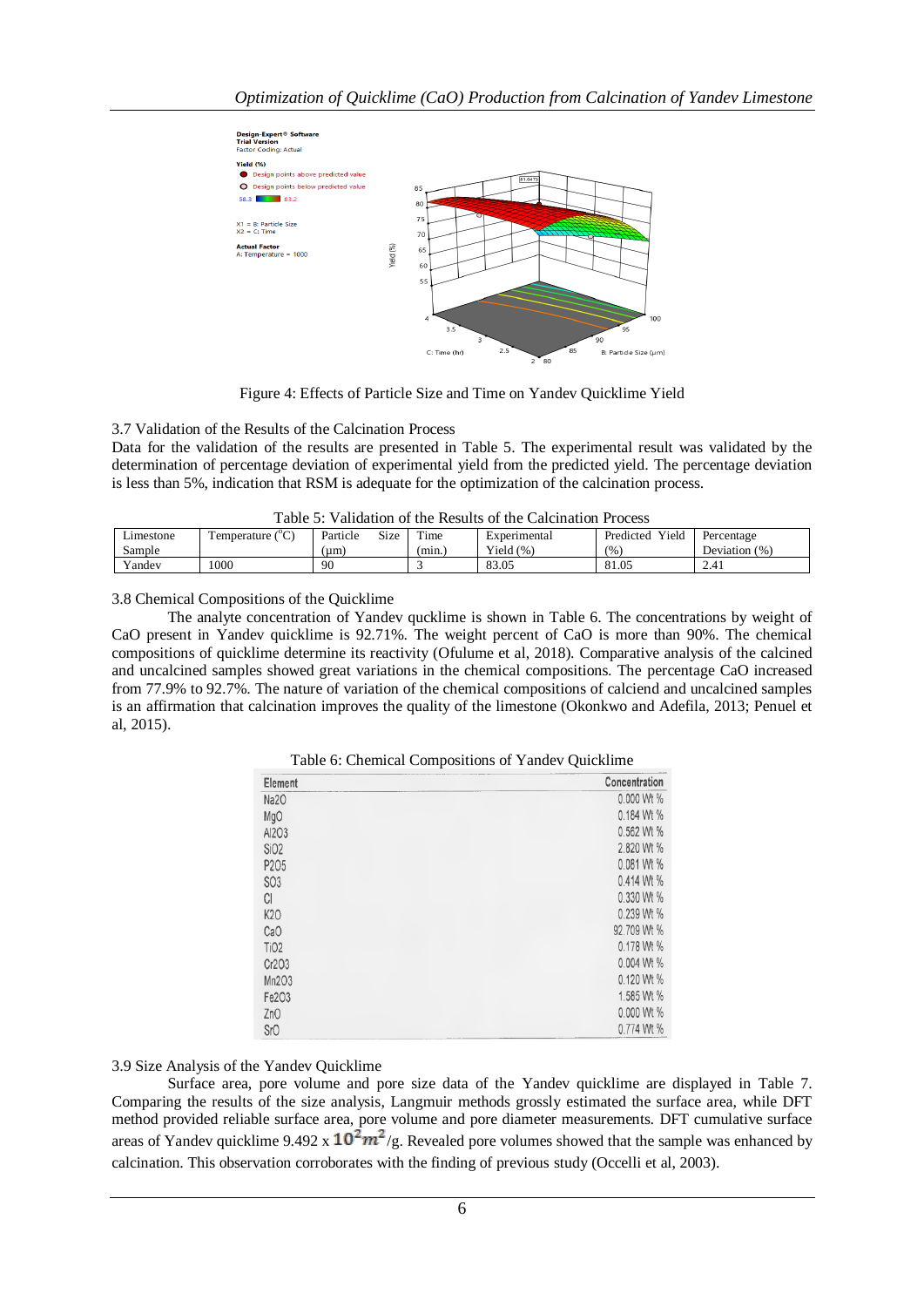| Tuble 7: Size I that you be the Tunder Quietmine |                            |
|--------------------------------------------------|----------------------------|
| Analysis                                         | Surface Area Data          |
| Langmuir surface area                            | $1.006 \times 10^3 m^2$ /g |
| DFT cumulative surface area                      | 9.492 x $10^2 m^2$ /g      |
|                                                  | Pore Volume Data           |
| DFT method cumulative pore volume                | 1.104 x $10^{-1}$ cC/g     |
|                                                  | Pore Size Data             |
| DFT pore Diameter (Mode)                         | 2.647nm                    |

Table 7: Size Analysis of the Yandev Quicklime

#### **IV. CONCLUSION**

From the analyses of the experimental results, the following conclusions were made:

As obtained by the XRF analysis, CaO is the predominant constituent in respect of chemical composition of the limestone samples. The surface morphologies of the limestone sample showed that the particles are packed together in powdered form with visible pores that will allow passage of fluids.

Langmuir method of size analysis grossly estimated the surface area, while Density Functional Theory (DFT) method yields reliable surface area and pore volume measurements. The DFT adequately accounted for the effects of microporocity.

Quadratic model adequately described the relationship between quicklime yield and calcination factors of temperature, particle size and time. The optimum yield of Yandev quicklime was obtained as 81.05% at temperature of 1000  $^{\circ}$ C, particle size of 90 µm and time of 3 hrs. Characteristics of the quicklime showed that the calcination improved the quality of the sample in terms of chemical and pore size properties. The percentage CaO increased from 77.9% to 92.7%.

The generated model should be used to develop chemical plant for limestone calcination process.

#### **REFERENCES**

- [1]. Akinniyi A. A. & Ola S. A. (2016). Investigation of Certain Engineering Properties of Some Nigerian Limestone Deposits for Cement Production, Electronic Journal of Geotechnical Engineering, 21, 10471-10482.
- [2]. Bolarinwa A. T. & Idakwo S. O. (2013). Evaluation of Albian Limestone Exposed at Dangote Cement Quarry, Tse-kucha Near Yandev, North Central Nigeria: A Geochemical Approach. International Journal of Science and Technology, 2 (12), 847-856.
- [3]. Commandre J. M., Salvador S. & Nzihou A. (2007). Reactivity of laboratory and indus-trial limes. Chemical Engineering Research and Design, Elsevier, 85 (4), 473-480.
- [4]. Francisco S., Katie A. C. & Matthias T. (2018). Characterization of Micro/Mesoporous Materials by Physisorption:Concepts and Case Studies. Account of Materials and Surface Research, 3 (2), 34-50.
- [5]. García-Labiano F., Abad A., De Diego L .F., Gayán P., Adánez J. (2002). Calcination of calcium based sorbents at pressure in a broad range of CO<sub>2</sub> concentrations. Chemical Engineering Science, 57, 2381 – 2393.
- [6]. Guemmadi Z., Resheidat M., Chabil H. & Toumi B. (2009). Modeling the Influence of Limestone Filler on Concrete: A Novel Approach for Strength and Cost, Jordan Journal of Civil Engineering, 3, (2), 158-171.
- [7]. Ikhane P. R., Folorunso A. F., Nton M. E. & Oluwalaanu J. A. (2009). Evaluations of Turonian Limestone Formation Exposed at NIGERCEM-Quarry, Nkalagu, Southeastern Nigeria: A Geochemical Approach. The Pacific Journal of Science and Technology, 10 (2), 761-771.
- [8]. Jiangyin L., Zhen Z., Chunming X., Aijun D., Pu Z. (2005). Effects of Calcination Temperature on the Acidity and Catalytic Performances of HZSM-5 Zeolite Catalysts for the Catalytic Cracking of n-Butane. Journal of Natural Gas Chemistry 14, 213–220.
- [9]. Kilic O. (2014). Application of Ultrasonic Velocity Measurement and Thermal Analysis for Determination of Limestone Quality. Physicochem. Probl. Miner. Process. 50(2), 525–533. Physicochem. Probl. Miner. Process. 50(2),
- [10]. Landers J., Gor G. Y., & Neimark A, V. (2013). Density functional theory methods for characterization of porous materials. Colloids and Surfaces A: Physicochem. Eng. Aspects, 437, 3–32.
- [11]. Nurfatirah N., Zainab H., Othman H., Farizul H. K., Rozaini A. (2015). Effect of Temperature in Calcination Process of Seashells. Malaysian Journal of Analytical Sciences,  $19(1)$ ,  $65 - 70$ .
- [12]. Occelli M. L., Olivier J. P., Petre A. & Auroux A. (2003). Determination of Pore Size Distribution, Surface Area, and Acidity in Fluid Cracking Catalysts (FCCs) from Nonlocal Density Functional Theoretical Models of Adsorption and from Microcalorimetry Methods, *J. Phys. Chem. B,* 107, 17, 4128-4136.
- [13]. Ofulume A. B., Ibe K. K., Ibeneme S. I., Dioha E. C., Chinemelu E. S., Eluwa J. C. & Onyeise U. O. (2018). The Petrography, Geochemistry and Potential Applications of Ndi-Uduma Ukwu/Ohafia-Ifigh Limestone, Ohafia, S.E. Nigeria. Journal of Geosciences and Geomatics, 6 (1), 21-26.
- [14]. Ofulume A. B., Ibeneme S. I., Orazulike D. M., Haruna I. V., Aishatu S., Ikoro D. O., Nwankwo S. I., Ezetoha N. O. & Bulus J. A. (2017). The Gboko Limestone, Yandev, Benue State, Nigeria: Geology, Geochemistry and Industrial Potentials. Geomaterials, 7, 51-63.
- [15]. Okonkwo P. C. & Adefila S. S. (2013). Investigation of some factors that affect Jakura limestone burning African Journal of Pure and Applied Chemistry, 7(8), 280-290.
- [16]. Omotioma M. & Onukwuli O. D. (2017), Evaluation of Pawpaw Leaves Extract as Anti- Corrosion Agent for Aluminium in Hydrochloric Acid Medium, *Nigerian Journal of Technology (NIJOTECH)*, 36 (2), 496-504.
- [17]. Onukwuli O. D. & Omotioma M. (2016), Optimization of the Inhibition Efficiency of Mango Extract as Corrosion Inhibitor of Mild Steel in 1.0M H<sub>2</sub>SO<sub>4</sub> using Response Surface Methodology, *Journal of Chemical Technology and Metallurgy*, 51 (3), 302 – 314.
- [18]. Penuel, B. L., Maitera O. N., Khan M. E., & Kefas W. S. (2015). Quality assessment of limestone deposit found in Demsa local government area of Adamawa state, Nigeria. Direct Research Journal of Chemistry and Material Science (DRCMS), 3 (2), 11-16.